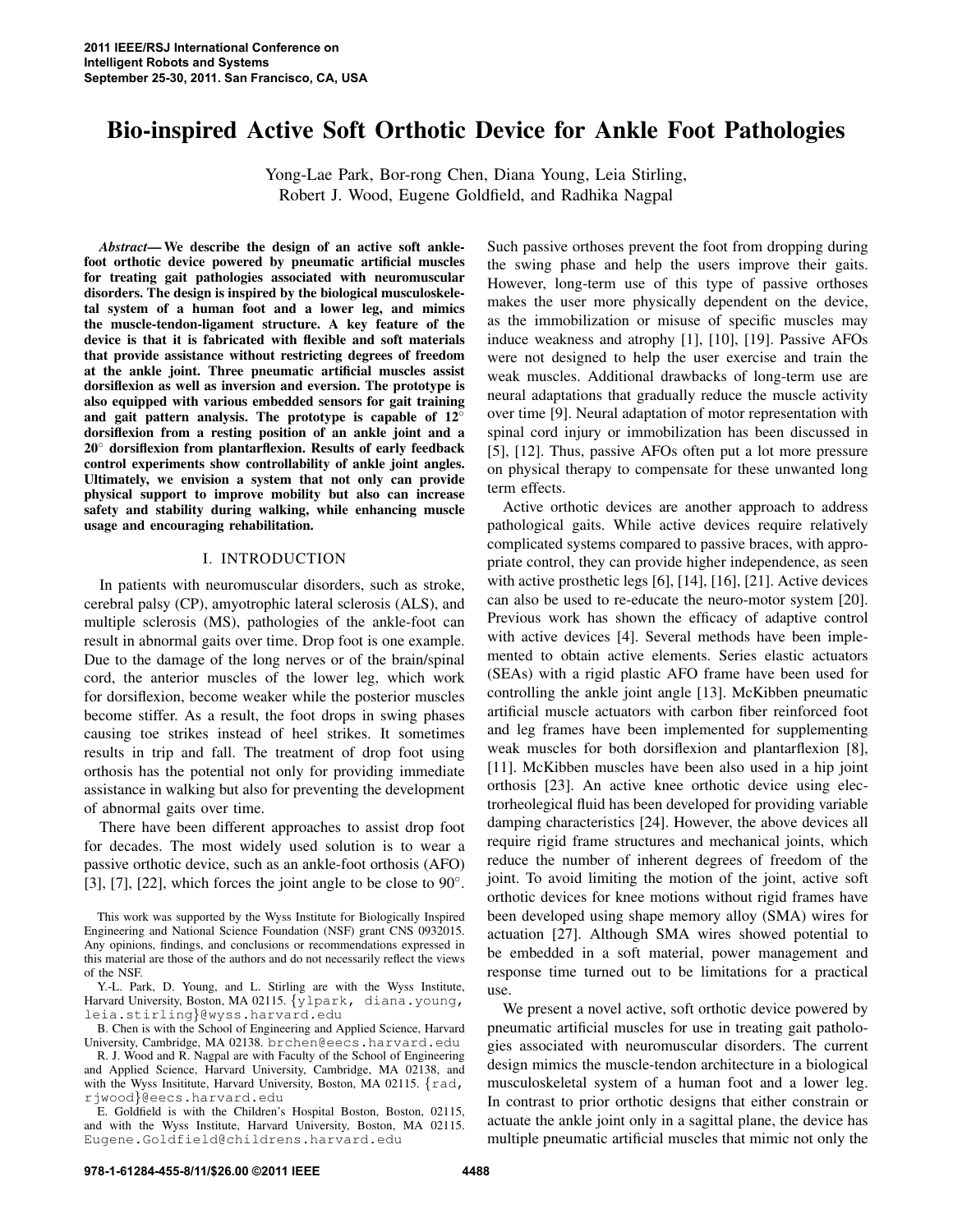

Fig. 1. Main design of the active soft orthotic device, highlighting key components.

morphology but also the functionality of the real biological muscles in terms of its ability to control varied sagittal and mediolateral ankle motions such as dorsiflexion, inversion, and eversion. The prototype is made of soft plastics and composite materials that provide a light and flexible, but relatively robust, structure. The device is also equipped with various types of sensors, such as a strain sensor, inertial measurement units (IMUs), and pressure sensors. The strain sensor and the IMUs provide information on joint angle changes, while the pressure sensors detect foot contact with the ground.

Ultimately, we envision a system that not only can provide physical support to improve mobility but also can increase safety and stability, while enhancing muscle usage and encouraging rehabilitation.

To the best of our knowledge, this is the first approach to design an active orthotic device with soft materials by mimicking the existing biological muscle-tendon system of a human body.

The rest of the article is organized as follows. Section II describes the design and fabrication of the prototype. Section III discusses the sensor validation and mechanical characterization of the system. Section IV presents the current control strategy and the results of feedback control. We conclude with a discussion of future work, which includes potential extensions of the prototype.

# II. DESIGN

Figure 1(a) describes the concept of the design. The prototype can be divided into three physical layers: base, actuation, and sensing. The control hardware connects the actuation and sensing layers to provide capability for executing complex control rules. The entire prototype including electronics and batteries weighs 950 g.

## *A. Base Layer*

The base layer contains the innermost components that make physical contact with the user's skin. This layer includes the foot and knee braces to which the actuation forces are transmitted. A commercial neoprene knee strap<sup>1</sup> and a five-toed leather shoe<sup>2</sup> were modified to be used as the knee and foot braces, respectively.

# *B. Actuation Layer*

The actuation layer includes an artificial muscle and tendon system. Three artificial muscles are placed on the anterior part of the lower leg, with their artificial tendons anchored at the knee brace and the foot brace. Each artificial muscle was designed as a counterpart to an actual anterior muscle for dorsiflexion so that the device can provide the supplementary force to the corresponding muscle. The

<sup>&</sup>lt;sup>1</sup>#419 Multi-Action Knee Strap, McDavid, Woodridge, IL 60517, USA. <sup>2</sup>Performa, Vibram, Albizzate, Italy.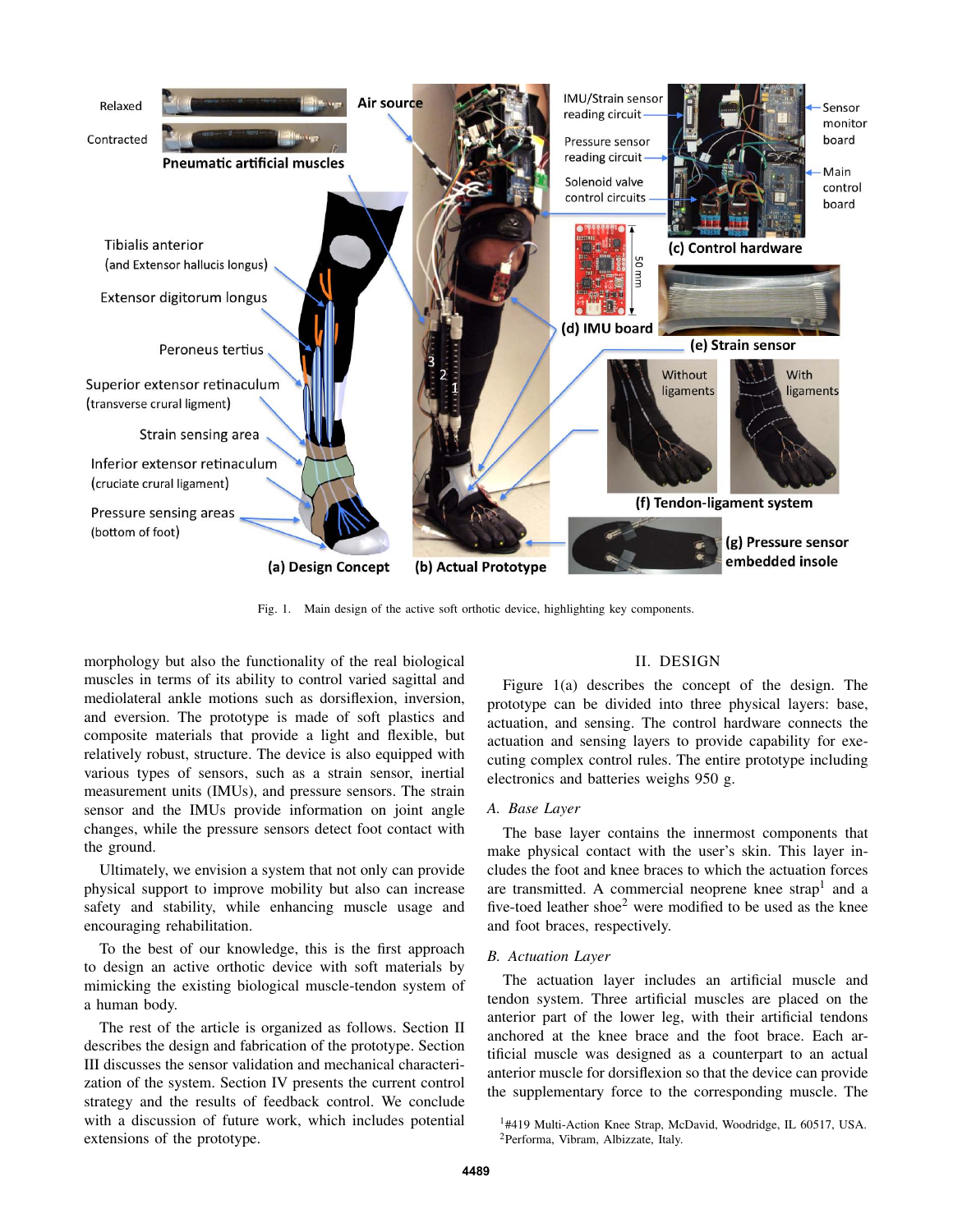

Fig. 2. Actively assisted ankle motions: (a) Dorsiflexion (b) with all three muscles actuated; (c) Inversion (d) with only muscle 1 actuated; (e) Eversion (f) with only muscle 3 actuated.

artificial tendon is located close to where the corresponding biological tendon is attached. As the artificial muscle contracts, its artificial tendon pulls the anchoring points on the foot brace resulting in dorsiflexion of the foot. Since the three muscles can be actuated independently, they can also generate mediolateral motions, such as inversion and eversion, as well as dorsiflexion, which will be useful for foot stability control during the ground contact phase of walking. Figure 2 shows possible ankle motions generated by different combinations of actuated muscles.

Figure 1(b) shows the actual prototype integrated on a subject's right leg. Three off-the-shelf pneumatic artificial muscles<sup>3</sup> are used for actuation, and two off-the-shelf miniature solenoid valves<sup>4</sup> are connected to each muscle for air injection and release. The proximal side of each muscle is anchored to the knee brace, and the distal side is anchored to the foot brace through metal tendon cables that are flexible, but inextensible. Metal hooks were firmly sewn onto the knee and foot braces to provide anchoring points for the tendon cables. The hooks make the muscles easy to attach to and detach from the braces. Since the knee brace has anchoring points only below the knee joint, the muscle-tendon system does not constrain the range of knee motion. Muscles 1 and 3 (representing the tibialis anterior and peroneous tertius) provide inversion and eversion functions, respectively, as well as dorsiflexion. Muscle 2 (representing the extensor digitorum longus) provides only dorsiflexion.

The tendon system is described in Figure 1(f). While Muscle 1 and 3 have only one anchoring point, Muscle 2 has multiple anchoring points on the foot brace. The differential tendon mechanism of Muscle 2, similar to the foot design of a wall-climbing robot [18], distributes the pulling force from one tendon cable to four anchoring points. Teflon<sup>®</sup> tubes hold the tendon cables and are sewn onto the foot brace. These tubes allow the cables to easily slide when the muscles are actuated. In addition to the teflon tubes, nylon strap ligaments constrain the movement of the tendon cables allowing the actuators to pull the foot.

The flexibility of the actuators and the other mechanical components makes the entire prototype conformable to a human leg. Also, since the supporting materials, such as rubber, neoprene, and nylon, included in the prototype are

flexible and soft, the device is wearable and maintains a compact form factor.

## *C. Sensing Layer*

The sensing layer is the outermost part of the prototype that includes all the sensors.

*1) Strain Sensor:* We used a custom-built strain sensor (Figure 1(e)) for measuring the ankle joint angle changes. Although there are different types of accurate commercial strain gauges, few of them are designed for measuring large strain on a flexible surface. Figure  $3(a)$  shows the basic design of the custom-built strain sensor. Micro-channels, filled with a liquid metal alloy, Eutectic Gallium Indium (EGaIn), are embedded in a silicone rubber layer<sup>5</sup>, as described in  $[25]$ . When the material experiences strain in the axial direction of the channels, the overall channel length increases and the cross-sectional areas of the channels decrease (Figure 3 (b)), which causes an increase in the overall resistance of the channel. Since the channels are filled with conductive liquid, the strain sensor is highly flexible and stretchable. The channel size is 250  $\mu$ m x 250  $\mu$ m (Figure 3 (c)), and the overall thickness of the sensor is 1.5 mm. The nominal resistance at rest is 6.3 Ω. The strain sensor was calibrated by applying axial strain up to 100% (Figure 3(d)). The gauge factor (*G*) of the strain sensor can be found from the following equation:

$$
\frac{\Delta R}{R} = G\varepsilon + \alpha \theta \tag{1}
$$

where  $\Delta R$  is resistance change, R is resistance at rest,  $\varepsilon$ is applied strain,  $\alpha$  is temperature coefficient, and  $\theta$  is temperature change. Assuming there was no temperature change during the calibration, the experimental gauge factor of the strain sensor is 3.04 based on the calibration result.

*2) Inertial Measurement Unit (IMU):* We use two off-theshelf 9-degree-of-freedom  $IMUs^6$  (Figure 1(d)) to measure the orientations of the lower leg and the foot. The IMUs provide data from three types of MEMS sensors: 3D accelerometer, 3D angular rate gyroscope, and low field 3D magnetic sensors. An on-chip sensor fusion algorithm derives the 3D orientation of the IMU circuit board using the sensor inputs. Using two IMUs, mounted on the foot and lower

<sup>3</sup>DMSP-10-120(140, 160)-RM-CM, Festo, Esslingen, Germany.

<sup>4</sup>NEX-2-03-L, Parker Hannifin Corp., Cleveland, OH 44124, USA.

<sup>5</sup>EcoFlex0030, Smooth-On, Inc., Easton, PA 18042, USA.

<sup>6</sup>SEN-09623, 9DOF Razor IMU, Sparkfun Electronics, Boulder, CO 80301, USA.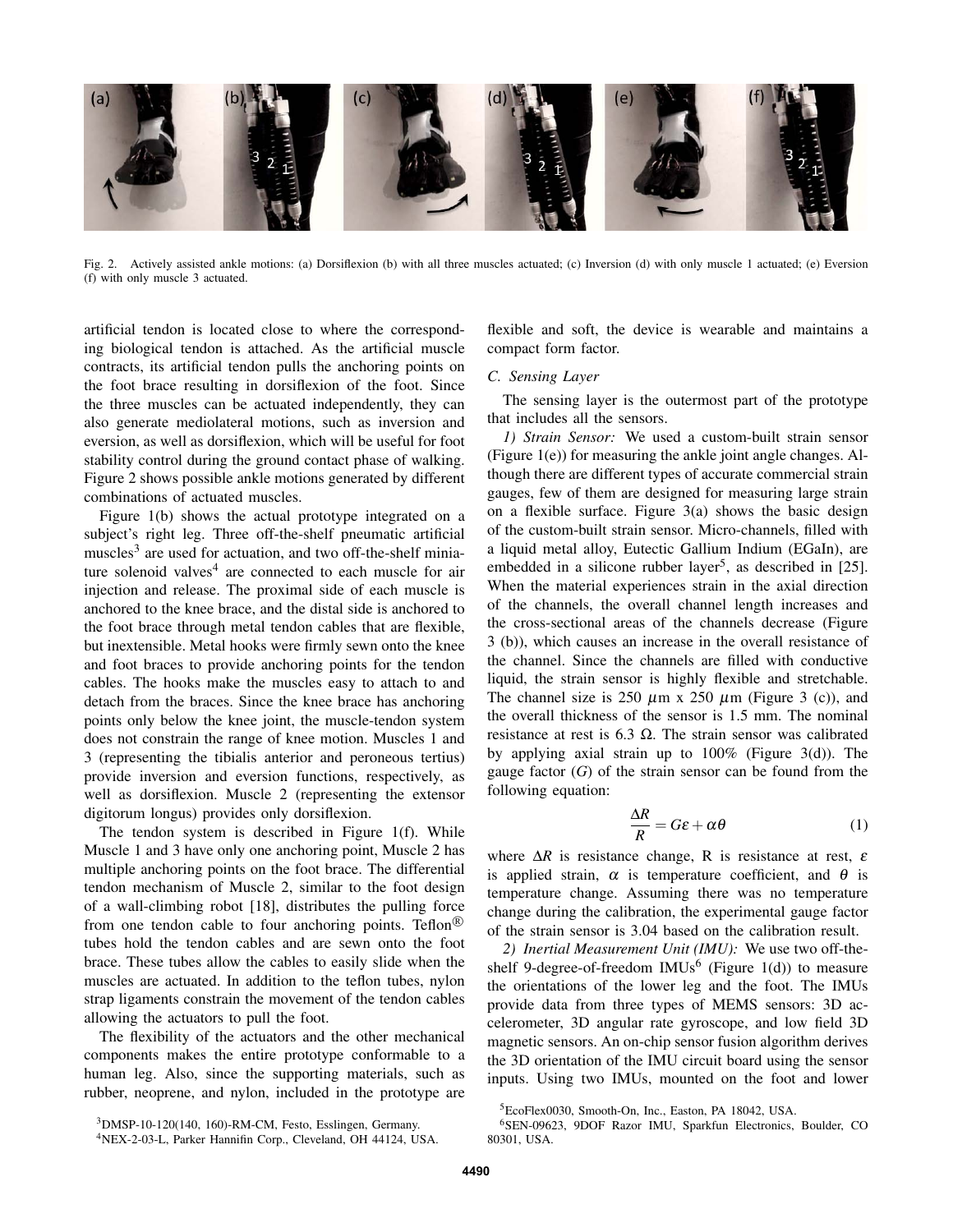

Fig. 3. (a) Strain sensor design. (b) Finite element analysis of an elastomer sample that experiences longitudinal stain resulting in the dimension changes of the embedded channels. (Color change represents displacement.) (c) Actual strain sensor prototype with dimensions. (d) Calibration result showing linear response.

leg, we compute the ankle joint angle by differencing the orientation vectors of the two IMUs.

*3) Pressure Sensor:* Foot pressure sensing is necessary to identify the foot ground contacts, and gait cycle events. Although the strain sensors and IMUs provide the information on the ankle joint angle, they are not sufficient to detect the ground contacts of the foot. The pressure sensors are embedded in a shoe insole to determine which part of the foot is in contact to the ground in real-time. Four off-theshelf force sensitive resistor sensors<sup>7</sup> are embedded in the insole (Figure  $1(g)$ ). While the current pressure sensors are used as on-off switches in the current prototype, they can be replaced with more accurate sensors, such as [25], that can read actual foot pressures.

#### *D. Control Hardware*

All of the electronics (control hardware) including batteries are attached to a neoprene thigh brace  $8$  (Figure 1(c)). The control hardware contains multiple micro-controller units (MCUs) to support tasks divided into four major stages: sensing, signal processing, control, and actuation (Figure 4).

At the sensing stage, all the sensors are sampled at 50 Hz. Each type of sensors has its own MCU to sample independently. After samples are acquired, different processing algorithms for each sensor type are applied in the signal processing stage. We chose Atmega328P<sup>9</sup>, an off-the-shelf micro-controller, as the MCU for sensor sampling and signal processing. Also, each IMU has its own MCU to run a directcosine-matrix (DCM)-based orientation estimation algorithm similar to the one described in [2]. Each IMU board computes a 3D orientation vector and sends the value to the IMU master board using standard serial protocol (UART).

<sup>9</sup>Atmel, San Jose, CA 95131, USA.



Fig. 4. Control system architecture.

Then, the IMU master MCU determines the joint-angle by computing the angle between the two orientation vectors. The pressure sensing MCU produces an on-off output for each pressure sensor. The strain sensor MCU simply records the analog readings from the strain sensor analog circuit. Although the MCUs for the pressure and strain sensors currently do not perform significant processing, they are reserved for future implementation of more sophisticated filtering algorithms.

The control stage contains one dedicated Atmega1280 MCU. This main control MCU has access to all sensor data. To transmit the sensor data in real time, an  $I<sup>2</sup>C$  bus is shared among all sensor MCUs and the main control MCU, which runs a control loop at 50 Hz for actuation.

The actuation stage carries out commands to the pneumatic muscles generated at the control stage by signaling the solenoid valves connected to the pneumatic muscles. Pulsewidth-modulation (PWM) signals are used to control the air flow through the solenoid valves.

## III. CHARACTERIZATION

The prototype was characterized in two main functional categories: sensing and actuation. In addition, power consumption is briefly discussed at the end of this section. All the testing for characterization was done with the primary author as a subject, and the testing procedure was reviewed by Harvard Medical School (HMS) Committee on Human Studies.

## *A. Sensor Validation*

All three types of sensors were characterized. The accuracy of the strain sensor and IMUs were evaluated using a commercial goniometer $10$ , an optical angle sensor. The pressure sensors were tested to determine the threshold of a ground contact of the foot.

*1) Ankle Joint Angle Sensing:* The sensor system of the prototype can provide real-time information on ankle joint angle. We use the strain sensor as a reliable source of joint angle information. However, each time a user wears the orthosis, the strain sensor requires calibration. We use IMUs for calibrating the strain sensor by establishing a linear

<sup>7</sup>FlexiForce-A201-25lb, Tekscan Inc., Boston, MA 02127, USA.

<sup>8</sup>#473 Thigh Sleeve, McDavid, Woodridge, IL 60517, USA.

<sup>10</sup>PASPORT Goniometer Sensor PS-2137, PASCO, Roseville, CA 95747, USA.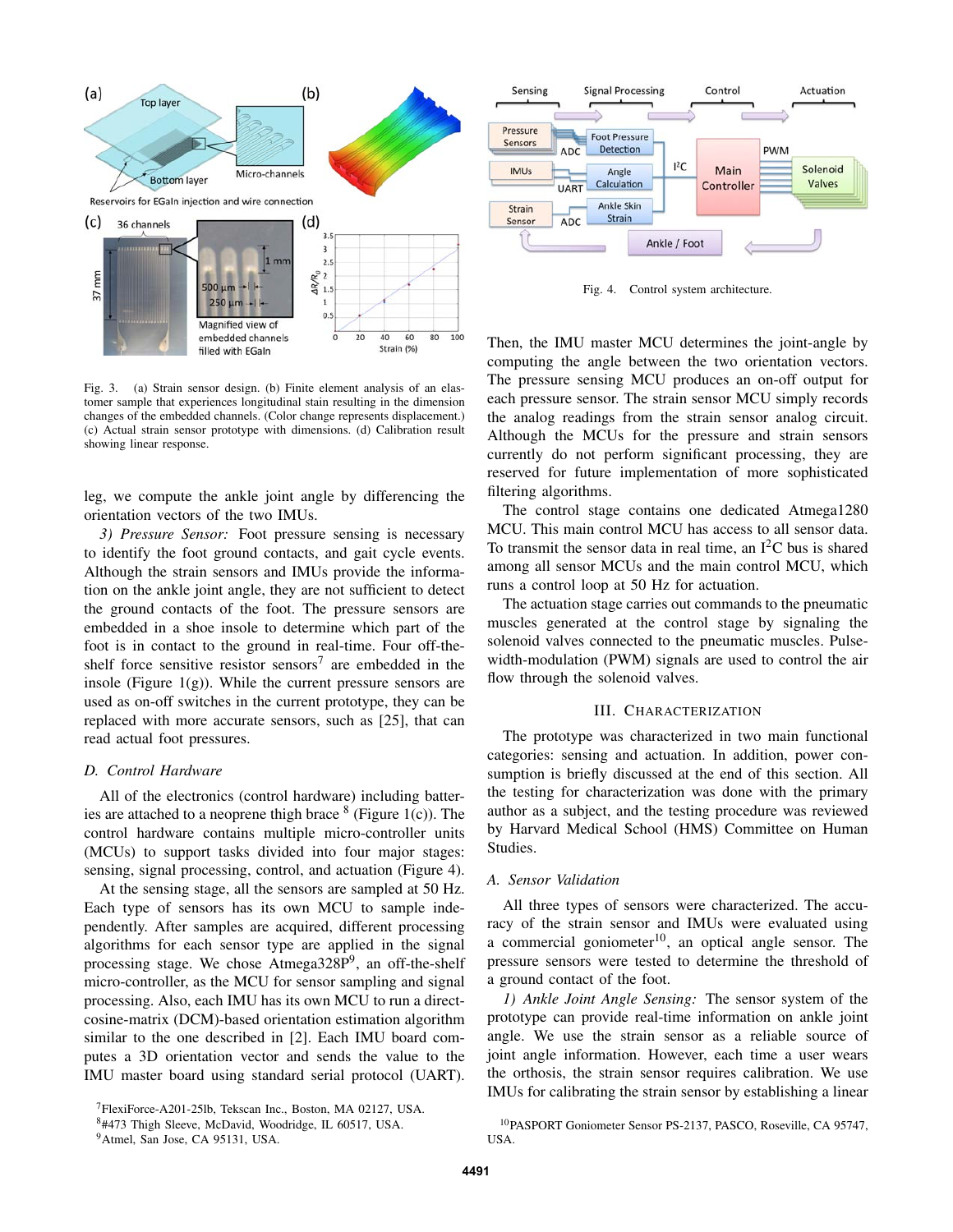mapping between strain sensor readings and joint angles measured by IMUs.

We conducted a validation experiment of the strain sensor and the IMUs with the goniometer used as ground truth for the ankle joint angle. As shown in Figure 5(a), we attached two IMUs to the goniometer that is mounted to the right foot of the subject. The strain sensor was firmly attached to the front side of the ankle joint. Once all the sensors were mounted, the subject freely moved the ankle in plantarflexion and dorsiflexion for 20 minutes. Figure 5(b) shows a 30 second segment from the validation experiment. The data show that both the strain sensor and IMUs provide accurate joint angle measurements during the experiment. For the IMU, the mean error was  $0.135 \pm 2.85^{\circ}$ . For the strain derived angle, the mean error was  $0.255 \pm 1.63^{\circ}$ .

*2) Foot Pressure Sensing:* We characterized the FSR pressure sensors in order to choose a threshold for determining when the foot is on the ground. With no load, the resistance of the FSR pressure sensors are at or above 1 MΩ. With a 143 *lb* adult standing on the foot insole, the resistance consistently lowers to below 500 kΩ. Thus, we selected 800 kΩ as the threshold for detecting foot contact from our device. We expect this threshold to work in most cases, but it is also easily tunable for different users.

#### *B. Actuation System Characterization*

The mechanical system was characterized to show the response time, the linearity of the actuators, and the repeatability of feed-forward control. The prototype was assembled on the subject's right leg (Figure 1(b)). The subject sat on a rigid bench hanging the foot in the air. The subject was able to move the lower leg and the foot without any constraint.

Due to the non-linearity of pneumatic muscles, the proportional control of pneumatic muscles is not as straightforward as linear actuators, such as DC motors. Using proportional valves that control the input air pressure of the muscles by changing input voltage is one way for proportional control [26]. Another method is using PWM control with binary on/off solenoid valves [17], [15]. We employed the PWM method due to the compact form factor of the binary valves. All the experiments were done using lab-bench air supply. The source air pressure was 100 psi with a flow rate of 0.4 scfm during the experiments.

By changing the duty-cycle of the PWM controller, we achieved different contraction and release speeds of the pneumatic muscles. The following four experiments were carried out to characterize the mechanical system.

- 1) Full contraction from a resting position and full release to the resting position with different speeds (different PWM duty-cycles).
- 2) Full contraction and release cycles with forced plantarflexion by a drop-foot simulator.
- 3) Repetition of contraction-hold-release cycles with different muscle contraction speeds.
- 4) Incremental contractions (repetition of contraction and hold cycles) with different contraction speeds.



Fig. 5. Sensor validation experiments. (a) Experimental setup with a strain sensor, two IMUs, and a goniometer. (b) Sensor validation result with ankle joint angle measurement.

All of the above experiments except Experiment 2 started with a resting position of the foot. The subject's resting ankle joint angle varied slightly between trials but was approximately -11◦ . Experiment 1 verified that the muscle contraction speed can be controlled by PWM duty-cycles (Figure 6(a)). The limiting factors of the contraction speed are flow rate of the air source and valve response time. The expriment also showed the maximum change in ankle dorsiflexion was approximately 12°.

Experiment 2 demonstrated the maximum dorsiflexion range can be increased if the foot was forced to a plantarflexion position (Figure 6(b)). An elastic band was attached to the subject's heel to plantarflex the foot further than the subject's standard resting position to simulate over-stiff posterior muscles, which can cause drop-foot (Figure 6(c)). In this case, the resting position of the foot was -22◦ . The maximum angle change from a forced plantarflexion position was approximately 20°.

The feed-forward control (Experiments 3 and 4) results show that intermediate joint angles can be achieved by specifying the contraction time (Figure  $6(d)$  and  $6(e)$ ). Although intermediate angles were achieved repeatedly with feed-forward control, the achieved angles gradually changed during the holding phase due to air leakage of the solenoid valves. Thus feedback control is necessary for more accurate joint angle control.

#### *C. Power Consumption*

Since the main actuation is pneumatically powered, the electric power consumption of the prototype is relatively small. Three rechargeable polymer lithium-ion batteries<sup>11</sup> are able to provide enough power to operate the entire system for more than two hours. The whole control hardware, excluding

<sup>11</sup>3.7V–900mAh, Sparkfun Electronics, Boulder, CO 80301, USA.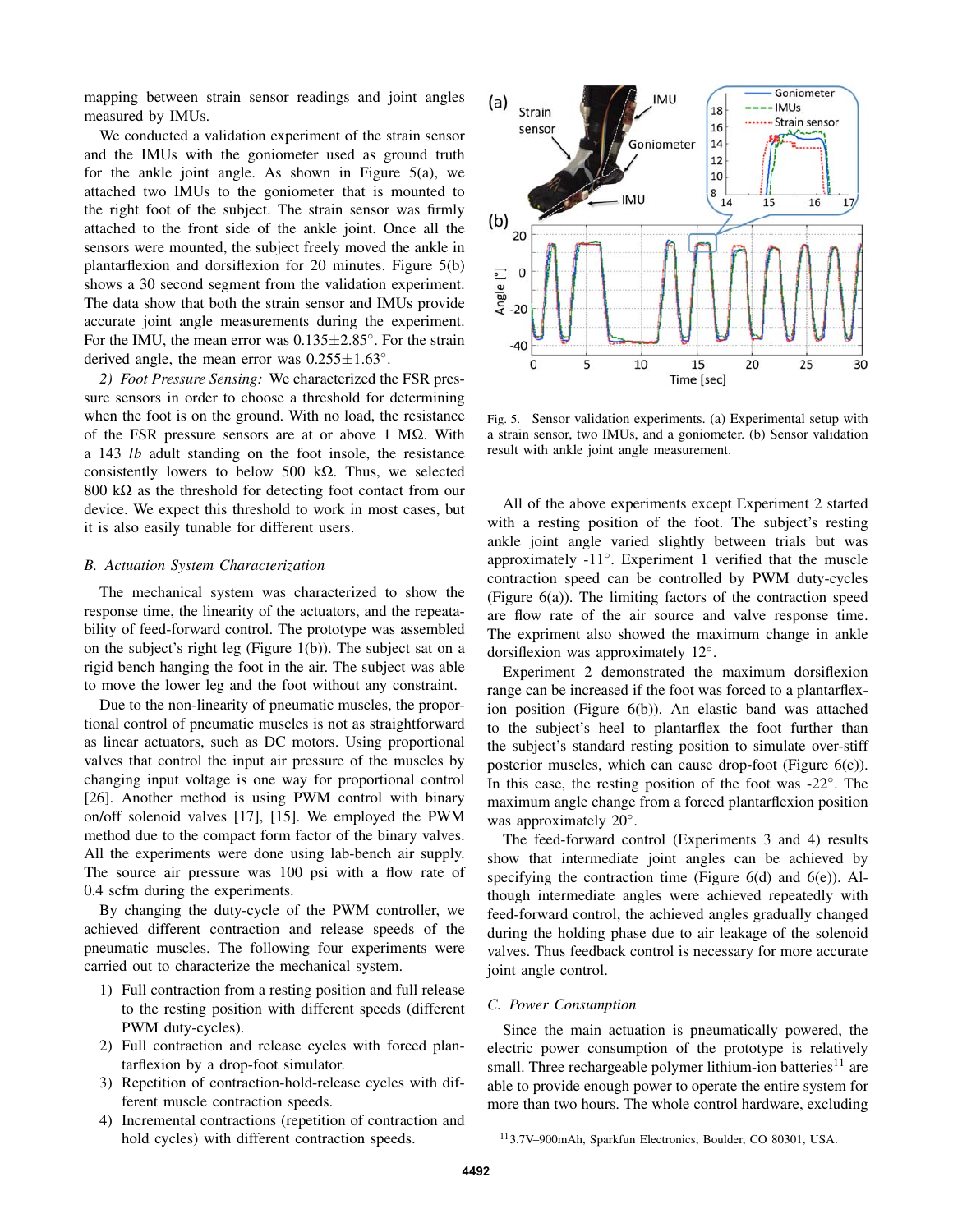

Fig. 6. Mechanical characterization results. (a) Experiment 1: full muscle contractions and releases with different PWM duty-cycles. (b) Experiment 2: Dorsiflexion range comparison between a resting position and a forced plantarflexion position. (c) Drop-foot simulator with an elastic band attached to the subject's heel to force plantarflexion. (d) Experiment 3: repeated contractions (e) Experiment 4: incremental contractions.

the solenoid valves, requires 2.5 W, and the valve circuits require 1.5 W on average.

## IV. CONTROL

Due to the highly nonlinear properties of the mechanical system and a human body that directly makes physical interactions with the device, it is very difficult to construct an analytical model of the entire system. Therefore, we decided to implement simple controllers with experimental tuning as



Fig. 7. Basic controllers to achieve target joint angles. (a) Feed-forward controller. (b) Example of a look-up table for feed-forward control with PWM duty-cycle=100%. (c) Feedback *P* controller. (d) *k<sup>p</sup>* selection plot  $(k_{p1} > k_{p2} > k_{p3}).$ 

an initial step for control instead of finding complicated models of the system. Two basic controllers were tested: a feedforward controller and a feedback proportional (*P*) controller (Figure 7). In the feed-forward controller, as briefly discussed in Section III-B, the proportional muscle contraction is achieved by opening the solenoid valves for a specified time in order to reach a target angle. The duration of valve opening is computed from a model derived from the mechanical characterization shown in Figure 6(a). Figure 7(b) shows an example look-up table for valve opening times based on the characterization result with the 100% PWM duty-cycle.

The *P* controller contains a feedback loop operating at 50 Hz that reads the strain sensor values and dynamically sets the commands to contract or release the artificial muscles (by opening or closing the valves). As depicted in Figure 7(c), the control loop is tuned by the proportional gain,  $k_p$ , which is the ratio of PWM duty-cycle to joint angle error (Figure 7(d)). Although the duty-cycle increases as the error increases with a proportion of *kp*, it cannot exceed 100% due to the nature of PWM control. The choice of  $k_p$  impacts the settling time, overshoot, and steady state error. The PWM duty-cycle is determined by the following rules:

$$
d_c = \begin{cases} -e \cdot k_p & \text{if } e < 0 \\ 0 & \text{otherwise,} \end{cases} \quad d_r = \begin{cases} e \cdot k_p & \text{if } e > 0 \\ 0 & \text{otherwise} \end{cases}
$$

where  $d_c$  and  $d_r$  are duty-cycles for muscle contraction and release, respectively, and *e* is joint angle error.

In our control experiments,  $k_p$  was varied to achieve two target angles,  $-5^\circ$  and  $-2^\circ$ . Figure 8 shows examples of step responses of the controller with three different  $k_p$  values: 50, 250, and 1000. The best performance, i.e., lowest settling time and steady state error, was achieved with a  $k_p$  of 250 for both target angles. Figure 9 summarizes the performance of the controller with different  $k_p$  values.

The performance of the feed-forward and feedback controllers are compared in Figure 10(a). Although both controllers were able to achieve the target angles repeatedly, the feed-forward controller was not able to maintain the target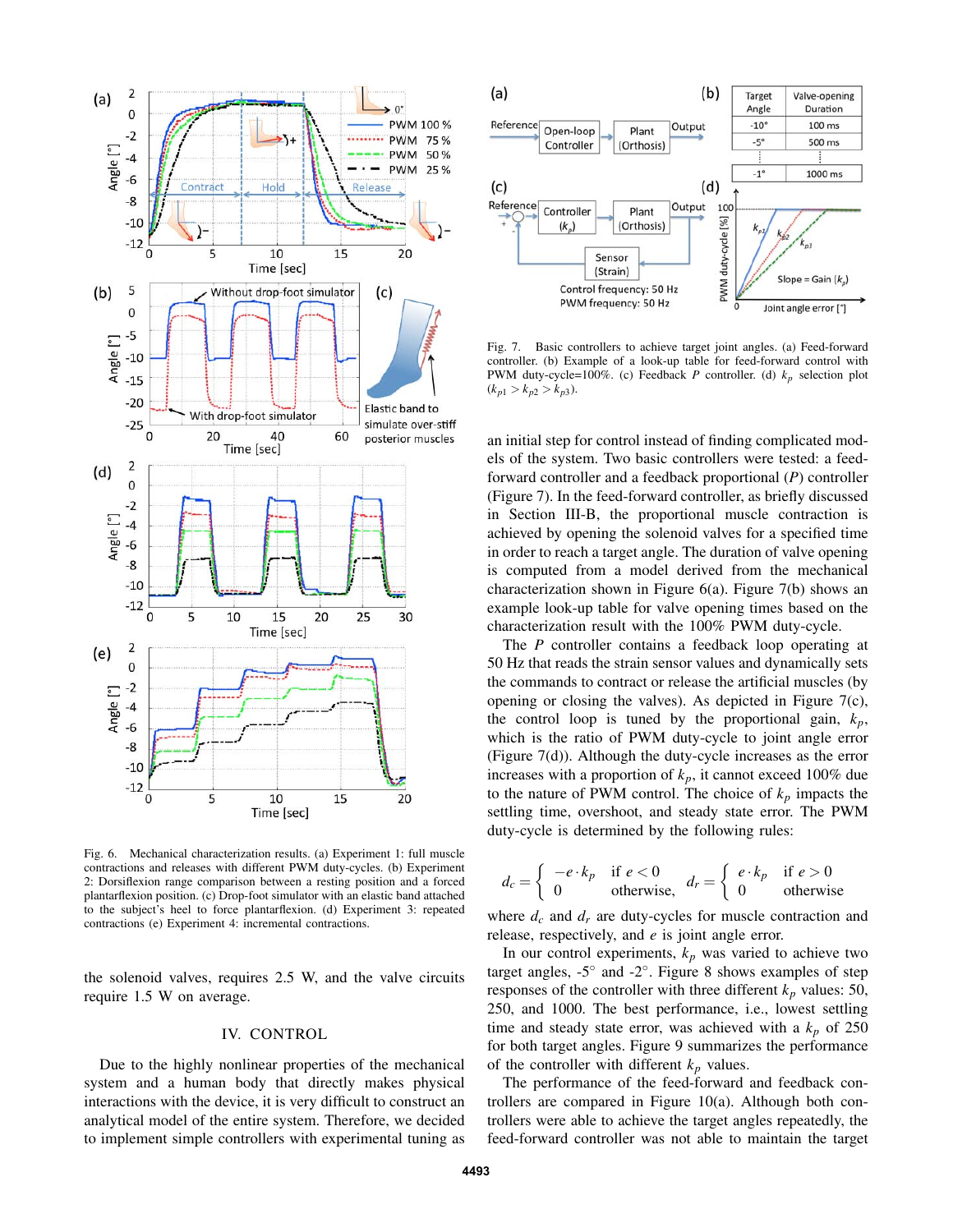

Fig. 8. Step responses of the feedback proportional controllers with different gain values:  $k_p$ =50, 250, and 1000. Two target angles (-2° and -5°) were achieved. While response times and steady state errors decrease as  $k_p$  increases, the system starts oscillating if  $k_p$  is too high.



Fig. 9. Feedback controller performance with different proportional gain  $(k_p)$  values and target angles. (a) Target angle: -5°. (b) Target angle: -2°.



Fig. 10. Set-point tracking performance. (a) Feed-forward and feedback controller comparison following two target angles (-2◦ and -9.5◦ ) repeatedly. (b) Perturbation rejection with  $k_p$ =250 and target angle=−5°.

angles over a period of time due to air leakage of the valves, while the feedback controller proved the ability to track the set-point target angle. The capability of perturbation rejection was also tested (Figure 10(b)) to determine the upper limit of the gait control speed. While the system was tracking the setpoint of -5◦ , a weight of 200 g was dropped on the toes of the subject multiple times. The perturbation was instantaneous, and the system was able to recover the original set-point angle in less than 500 ms.

# V. DISCUSSION AND FUTURE WORK

The main contribution of this paper is the design and implementation of a soft active orthotic device that mimics the biological muscle-tendon architecture. The current design shows that such an orthotic device can provide active assistance without limiting 3D motion of the foot. The responses of the device when applying simple feed-forward and feedback controllers were also demonstrated. The current prototype demonstrates full integration of sensing, actuation, and power to create a nearly untethered system.

Although the current design consists of multiple physical layers to be worn, it can be easily refined to improve the wearability and to significantly reduce the form factor of the electronics in the future. The mechanical design of the device was mainly motivated by drop-foot condition. Therefore, the current design contains only three anterior muscles for assisting dorsiflexion to alleviate the drop-foot condition. However, the design principles, system architecture, and control strategies developed in this device can be readily applied to future versions with additional artificial muscles such as posterior muscles for a complete gait cycle by actively assisting plantarflexion.

While the system consumes very little power and could run on batteries for several hours, it still relies on air source connection for the pneumatic muscles. Thus, one immediate area of future work is to investigating solutions that allow complete untethered operation. Available options include portable air compressors and compressed air canisters. For the long-term success of such orthotic devices, we are also investigating relevant clinical requirements and potential control strategies that would work seamlessly with the user's motion. Our goal is to achieve a fully untethered